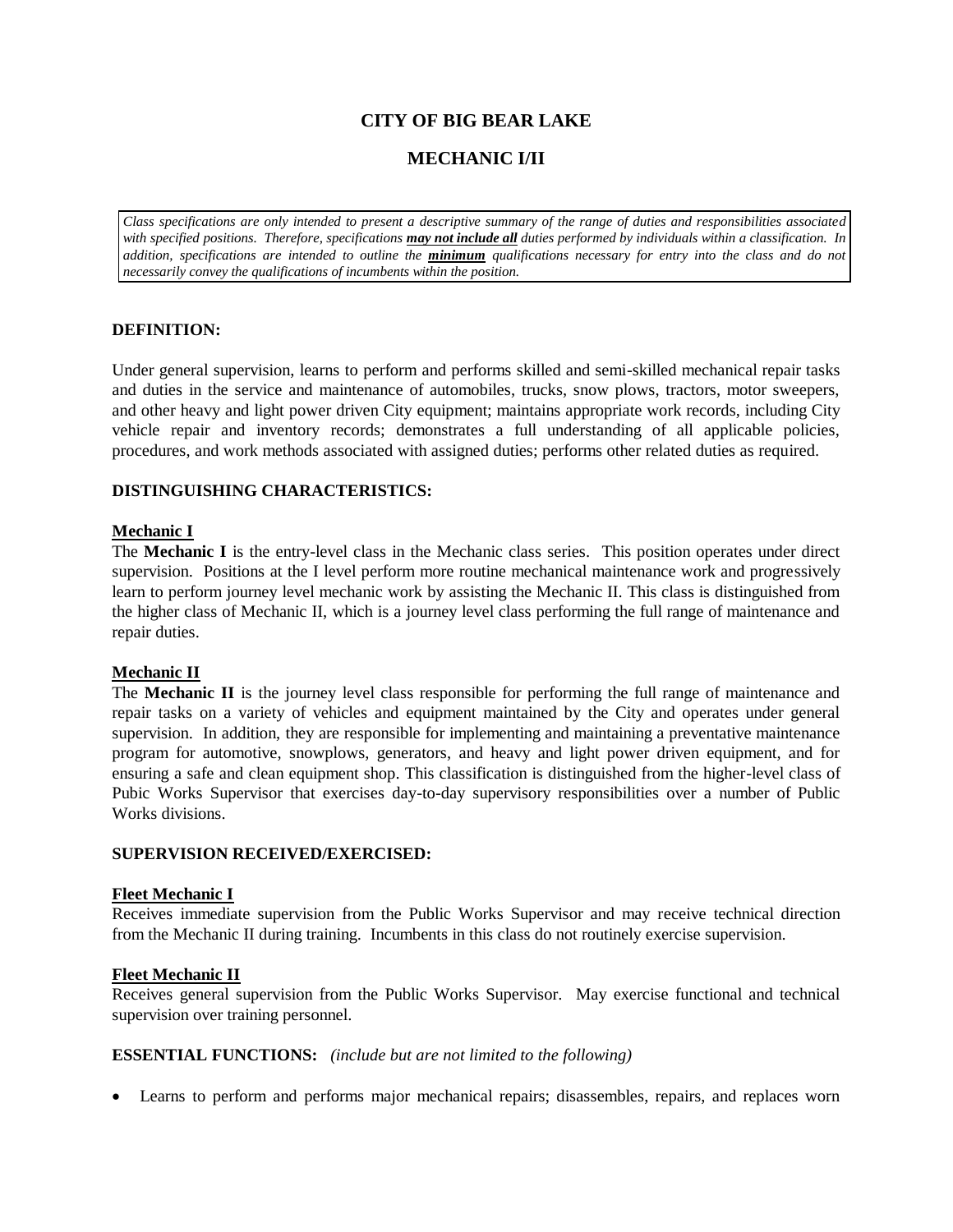parts, fits new parts, and adjusts water and fuel pumps, carburetors, fuel injectors, governors, starting motors, clutches, differentials, brakes, and steering gear.

- Tunes engines; takes compression tests; repairs standard and electronic ignition systems and adjusts timing and valves; replaces or adjusts emission control systems; installs new or rebuilt engines.
- Overhauls hydraulic, booster, and vacuum systems; rewires and reconditions electrical systems; performs fabrication, repair, and maintenance welding of equipment; front end alignment and wheel balancing; repairs or replaces exhaust systems, ignition and door locks, window vents and regulators, and dash gauges; lubricates, changes oil and filters, and performs tire repairs on a variety of municipal equipment.
- Keeps records of time, materials, parts, and work performed; determines supplies, materials, parts, and equipment necessary to complete repairs; makes recommendations on the need to replace equipment or vehicles; orders and obtains replacement parts and supplies; orders oil and anti-freeze; monitors fuel; has responsibility for the security, cleanliness, and safety of the maintenance shop; oversees the storage and disposal of hazardous materials; completes required M.S.D.S. documents.
- Works with supervisors and equipment operators to troubleshoot, diagnose, and repair automobiles, trucks, snowplows, heavy equipment, tractors, buses, generators, lawn care equipment, and a variety of hand operated power equipment.
- Responds to in-field service calls throughout the City; test drives or operates a variety of equipment; keeps current on technological changes related to equipment maintenance; performs preventative maintenance inspections on diesel and gasoline powered vehicles and equipment, including tune-ups, frame and chassis lubes, oil and filter changes, inspections of vehicle or equipment drive trains, tires, body, engines, chassis components, and hydraulic systems; lifts vehicles and equipment using a variety of hoisting apparatus.
- Determines needed services and schedules and ensures pick-up and delivery of equipment to vendors; monitors vendor service and inspects all finished contract work.
- Performs diagnosis, repair, and installation of vehicle electrical systems, including batteries, charging systems, aftermarket components, lighting systems, radios, and related equipment.
- Establishes positive working relationships with representatives of community organizations, state/local agencies, City management and staff, and the public.

# **PHYSICAL, MENTAL, AND ENVIRONMENTAL WORKING CONDITIONS:**

Position requires sitting, standing, walking on level and slippery surfaces, reaching, twisting, turning, kneeling, bending, stooping, squatting, crouching, grasping, and making repetitive hand movement in the performance of daily duties. Incumbents perform manual labor at high altitude. The position also requires both near and far vision when inspecting work and operating assigned equipment. The need to lift, carry, and push tools, equipment, and supplies weighing 50 pounds or more is also required. Additionally, the incumbent in this outdoor position works in all weather conditions, including wet, snow, hot, and cold. The incumbent may use cleaning and lubricating chemicals, which may expose the employee to fumes or airborne particles, and the incumbents may be exposed to mechanical and electrical hazards. The nature of the work also requires the incumbent to climb ladders, use power and noise producing tools and equipment,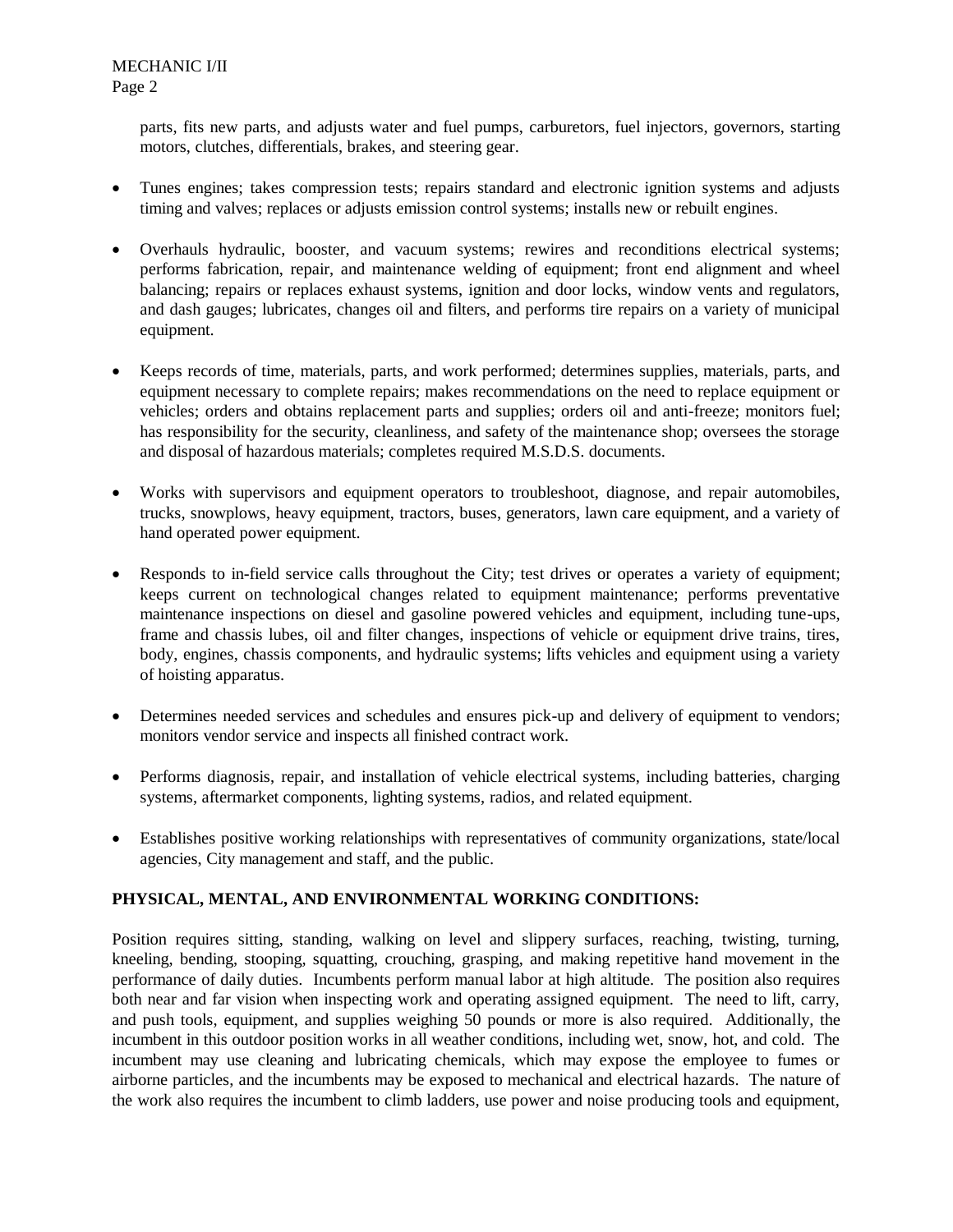MECHANIC I/II Page 3

drive motorized vehicles and heavy equipment, and often work with constant interruptions. The incumbent may be required to work nights and weeks, respond to after hours emergency call-outs and perform routine standby duties.

Some of these requirements may be accommodated for otherwise qualified individuals requiring and requesting such accommodations.

**QUALIFICATIONS:** *(The following are minimal qualifications necessary for entry into the classification.)*

## **Education and/or Experience:**

Any combination of education and experience that has provided the knowledge, skills, and abilities necessary for a **Mechanic I/II.** A typical way of obtaining the required qualifications is to possess the equivalent of:

## **Mechanic I**

Two years of mechanical experience in routine maintenance and repair of automotive and/or powerdriven equipment; and a high school diploma or equivalent. A trade school certificate or equivalent degree in automotive mechanics is preferred.

## **Mechanic II**

Two years of experience performing varied maintenance and repair assignments equivalent to that of a Mechanic I at the City of Big Bear Lake.

## **License/Certificate:**

Possession of or ability to obtain, a valid Class A California driver's license within six months of employment.

**KNOWLEDGE/ABILITIES/SKILLS:** *(The following are a representative sample of the KAS's necessary to perform essential duties of the position. The level and scope of the knowledge and abilities listed below vary between the Mechanic I and II levels.)*

#### **Knowledge of:**

Techniques and methods of overhauling and repairing gasoline and diesel powered equipment and related components, including engines, carburetors, and electrical systems; theory, care, and operation of gasoline and diesel powered internal combustion engines and mechanical components for the maintenance and repair of mechanical equipment; methods, materials, equipment, and tools used in vehicle and public works equipment maintenance and repair; methods and techniques of mechanical and electrical diagnosis; operation and care of internal combustion engines and their components; principles and methods of preventive maintenance; methods, materials, practices, and tools for equipment repair; applicable federal, state, and local laws, codes, and regulations, including requirements pertaining to vehicle emission equipment requirements and EPA regulations for proper handling of chemicals and hazardous waste; modern office procedures, practices, methods, and equipment, including a computer and applicable software; methods and techniques for record keeping and report preparation; proper English, spelling, and grammar; occupational hazards and standard safety practices.